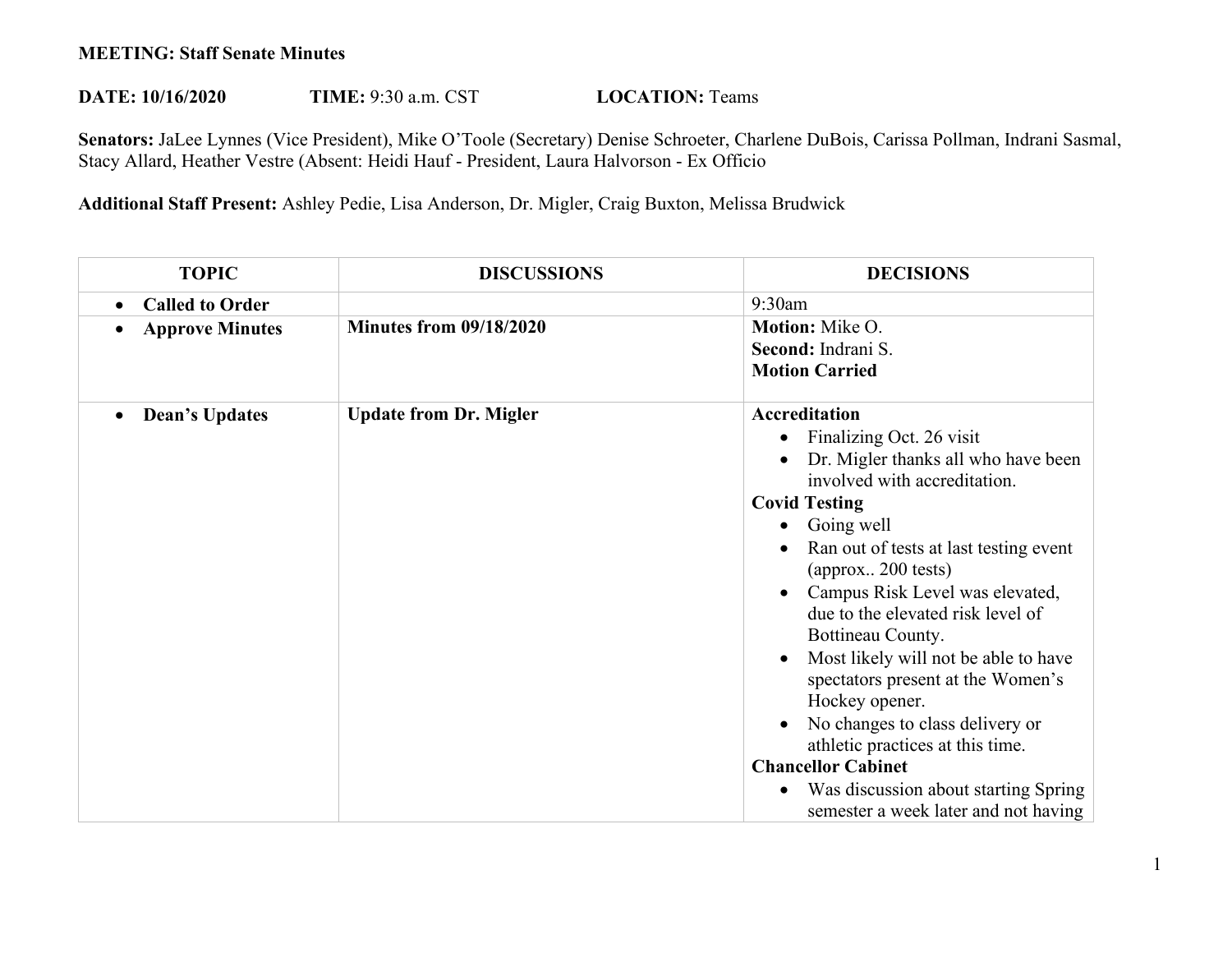|                                  |                                                | Spring Break, but was decided to<br>proceed with schedule as planned<br>(starting at planned time and still<br>having Spring Break).<br><b>Finals</b> |
|----------------------------------|------------------------------------------------|-------------------------------------------------------------------------------------------------------------------------------------------------------|
|                                  |                                                | Faculty will have option to use<br>$\bullet$                                                                                                          |
|                                  |                                                | Finals week to conclude lectures and                                                                                                                  |
|                                  |                                                | then have actual Final's testing                                                                                                                      |
|                                  |                                                | online the week following.                                                                                                                            |
| <b>Old Business</b>              | <b>Vendor Show</b><br>$\bullet$                | <b>Update from Lisa A.</b>                                                                                                                            |
|                                  |                                                | Vendor show went well<br>$\bullet$                                                                                                                    |
|                                  |                                                | Had a couple guests choose to leave,                                                                                                                  |
|                                  |                                                | rather than wear a face mask.                                                                                                                         |
|                                  |                                                | A few vendors already asking to                                                                                                                       |
|                                  |                                                | sign up for next year                                                                                                                                 |
|                                  |                                                | Lisa will start arranging for next<br>$\bullet$                                                                                                       |
|                                  |                                                | show - April 10, 2021                                                                                                                                 |
|                                  |                                                | Raised approx. $$800 - covers the$<br>$\bullet$<br>cost of upcoming scholarship<br>offered by Staff Senate                                            |
| <b>New Business</b><br>$\bullet$ | <b>Connection Event: Cornhole</b><br>$\bullet$ | <b>Connection Event</b>                                                                                                                               |
|                                  | <b>Tournament</b>                              | Postponed due to Covid<br>$\bullet$                                                                                                                   |
|                                  | <b>Pumpkin Painting Contest</b><br>$\bullet$   | Date not set, but still hopeful to be                                                                                                                 |
|                                  | <b>Halloween Costume Contest</b>               | able to hold an event                                                                                                                                 |
|                                  | <b>Best Mask Contest</b>                       | <b>Pumpkin Painting Contest</b>                                                                                                                       |
|                                  | <b>Christmas/Holiday Social</b>                | Setup/Display by Bookstore                                                                                                                            |
|                                  |                                                | Oct. 26-30                                                                                                                                            |
|                                  |                                                | Students will be selected to judge                                                                                                                    |
|                                  |                                                | <b>Halloween Costume Contest</b><br>Oct. 30                                                                                                           |
|                                  |                                                |                                                                                                                                                       |
|                                  |                                                | Students will be selected to judge<br><b>Best Mask Contest</b>                                                                                        |
|                                  |                                                | Not proceeding with this idea<br>$\bullet$                                                                                                            |
|                                  |                                                | <b>Veteran's Day Ceremony</b>                                                                                                                         |
|                                  |                                                | Nov. 10 at 10am on Commons /<br><b>B</b> lvd                                                                                                          |